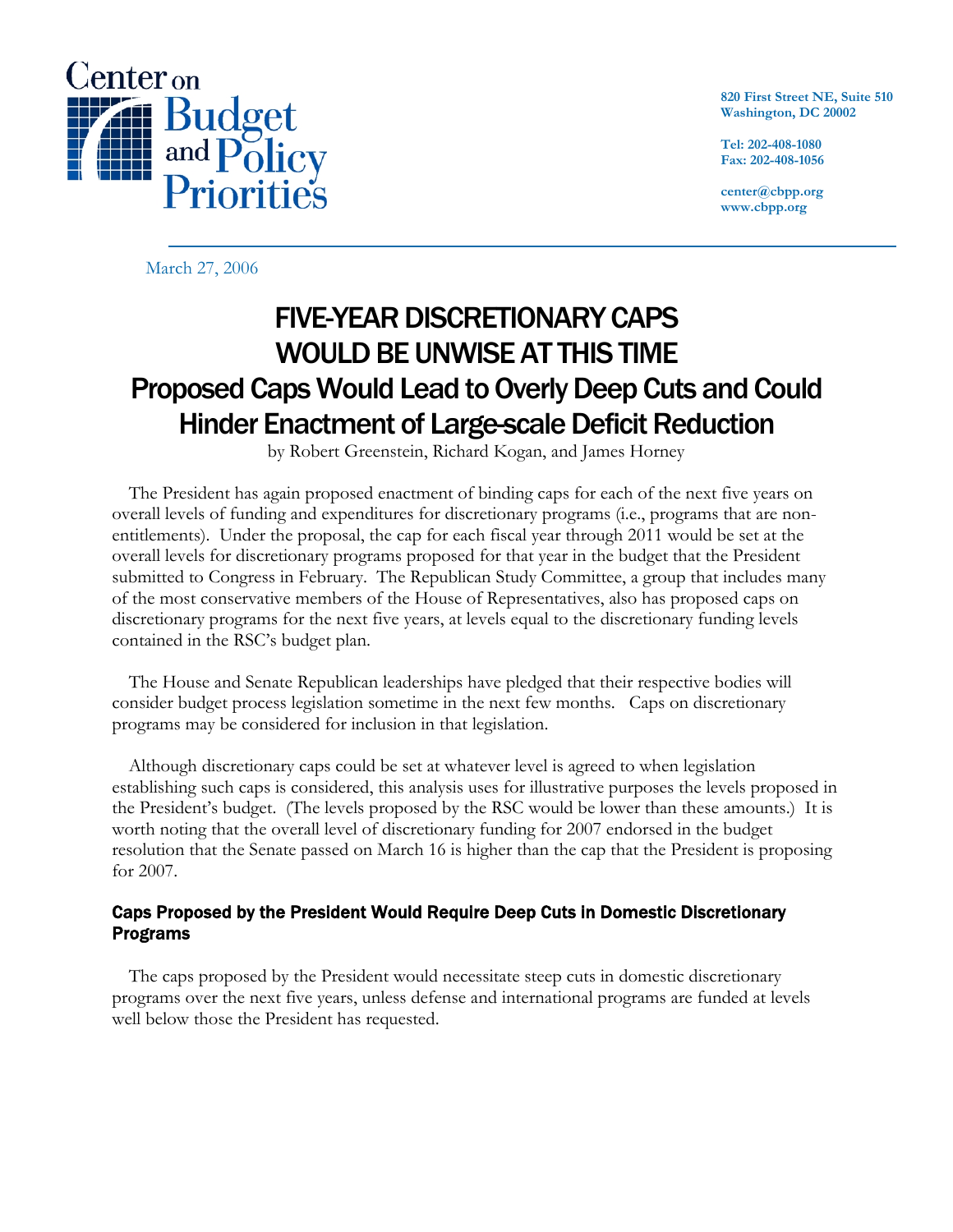• Under the President's budget, overall funding for domestic discretionary programs (programs other than those related to defense or international affairs) would be reduced by \$152 billion over the next five years. This is the amount by which these programs would have to



## be cut under the proposed caps, unless defense and international affairs programs were funded at levels below those reflected in the budget. (The \$152 billion figure represents the amount by which the funding levels in the President's budget fall below the CBO baseline, which is CBO's estimate of the amounts needed to maintain current levels of service in these programs and equals the fiscal year 2006 funding levels for these programs, adjusted for inflation. The funding levels the President has proposed fall somewhat further below the OMB baseline; they are \$183 billion below OMB baseline levels. The difference reflects the fact that OMB assumes somewhat higher levels of inflation then CBO does. $^{1}$ )

• Under the President's budget, the reductions in domestic discretionary programs would grow larger with each passing year, reaching \$47 billion a year in 2011. (See chart above.) By that year, expenditures for domestic discretionary programs would fall to their lowest level, measured as a share of the economy, since 1962.

 One might ask whether Congress would adhere to the Administration's defense requests. Under this proposal, Congress would have to do so for several years. Under the rule the Administration is proposing, there would be two sets of caps in 2007 and 2008, one applying to programs in the "national defense" part of the budget and the other applying to all other discretionary programs.<sup>2</sup>

-

<sup>&</sup>lt;sup>1</sup> This analysis uses a CBO baseline that has does not assume that the same level of emergency discretionary funding enacted for 2006 (for the war in Iraq and Afghanistan, hurricane relief, and for other purposes) will be provided for 2007 and each succeeding year. For comparability, emergency funding proposed by the President for 2007 is also excluded from the analysis.

<sup>&</sup>lt;sup>2</sup> The national defense function includes the military activities of the Department of Defense (and so excludes the civilian operations of the Army Corps of Engineers). It also includes the nuclear weapons programs of the Department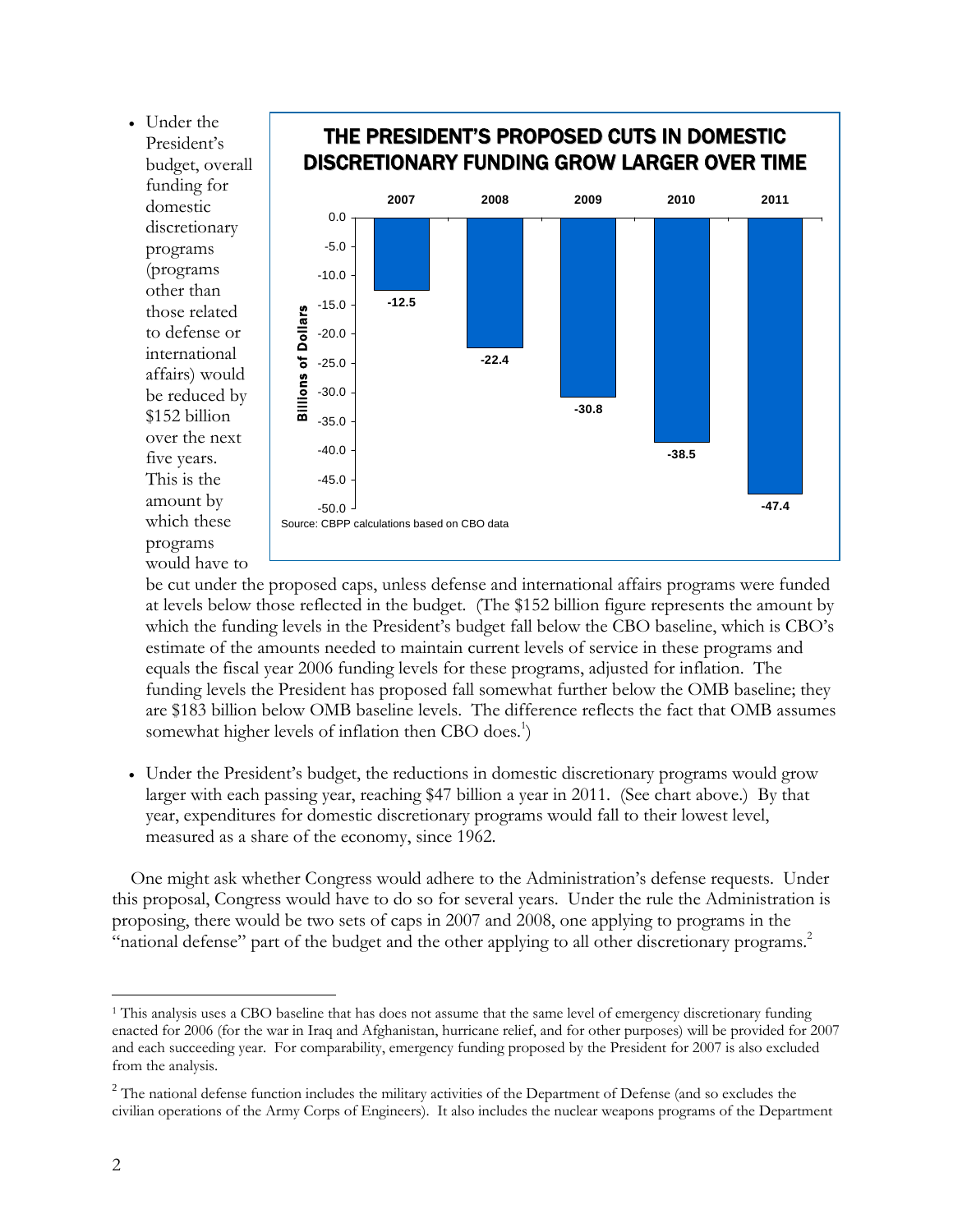

## Successful Experience in the 1990s

 The cuts the proposed caps would necessitate depart sharply in two respects from the experience with discretionary caps in the 1990s, when such caps proved effective. First, the caps in effect through most of the 1990s were part of larger, carefully balanced deficit-reduction packages. Both in 1990 when discretionary caps were first established and in 1993 when they were extended, discretionary caps were instituted as part of broad deficit-reduction legislation that combined restraint on discretionary programs with increases in taxes (particularly for those who could best afford to pay more) and reductions in entitlement spending (in part by reducing Medicare payments to health-care providers). The discretionary caps of the 1990s also were accompanied by "Pay-As-You-Go" rules that required both entitlement expansions *and* tax cuts to be offset fully. In short, the discretionary spending caps of the 1990s were part of a larger program of shared sacrifice that was spread across the population and that played a major role in addressing the large deficits of that era.

 The President's new cap proposal is different. The President's budget singles out domestic discretionary programs for hefty cuts<sup>3</sup> without producing any overall deficit reduction. Taken as a whole, the President's budget would make deficits *larger* than they otherwise would be, primarily because of its proposed tax cuts. The stiff cuts in domestic discretionary programs that the

Į

of Energy, some Coast Guard and FEMA operations (these agencies are part of the Department of Homeland Security), and certain FBI activities, among other non-Defense Department programs.

<sup>&</sup>lt;sup>3</sup> The President's budget does include smaller cuts in entitlement programs. The Congressional Budget Office estimates the President's entitlement proposals would reduce spending by \$27 billion over five years (\$47 billion if the cost of the President's proposed Social Security private account plan is excluded).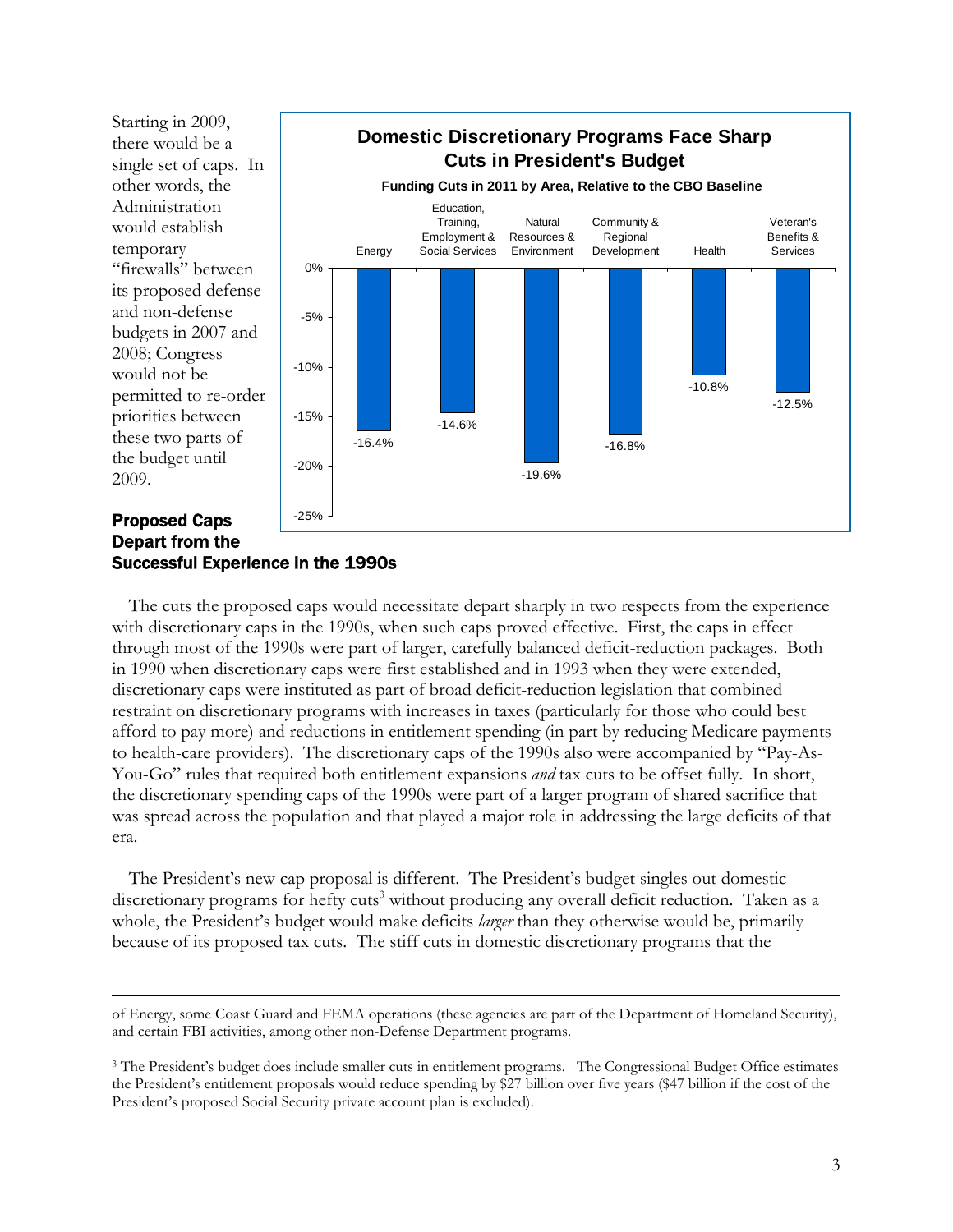proposed caps would lock in would be used *not* to reduce the deficit but to finance a portion of the cost of the tax cuts. 4

 Second, the cuts in domestic discretionary programs that would be required under the proposed caps would be nearly *eight times as deep* (measured as a share of the economy) as the domestic discretionary program cuts instituted under the discretionary caps enacted in 1990 and 1993.

### Why the Proposed Caps Are Ill-Advised

 This analysis finds the President's proposed caps on discretionary programs are ill-advised. The caps would be inequitable. They also would be likely to do more to hinder fiscal discipline than to advance it. The proposed caps have at least five basic flaws.

• **The cuts they would require are too severe**. As noted, the budget calls for funding cuts in domestic discretionary programs that total \$152 billion over five years and reach \$47 billion in 2011. Funding for 14 of the 15 domestic discretionary program areas (or budget functions) would be cut over the next five years; every area except science, space, and technology would be hit. Among the domestic program categories that would sustain hefty cuts are education, environmental protection, national parks, medical research, veterans health care, and housing and homeless programs, among numerous others.

For example, the President's budget envisions cuts in environmental and natural resource programs of nearly 20 percent by 2011. (In other words, funding for these programs in 2009 would fall 20 percent — or \$6.8 billion — below the CBO baseline, which equals the 2006 funding level adjusted for inflation.) As another example, veterans programs that are not entitlements (principally veterans' health care) would be cut 12.5 percent, or almost \$5 billion, in 2011.

• **These cuts are not part of a balanced package.** As noted, the discretionary spending restraints enacted in the early 1990s were part of broader deficit-reduction efforts that entailed shared sacrifice. Members of Congress who favored increased discretionary spending, Members who sought entitlement expansions, and Members who wanted tax cuts all agreed to forgo their favored proposals in return for restraint on all parts of the budget.

The new discretionary cap proposal is offered in a different context. Not only would there be no restraint on the revenue side of the budget, but nearly all of the recent tax cuts would be extended and made permanent. (Over the next ten years, the cost of the extending the 2001 and 2003 tax cuts — a policy reflected in the President's budget — would total \$3.3 trillion, including the costs of extending Alternative Minimum tax relief and of the added interest payments on the debt.) As a result, the cuts in domestic discretionary programs would not contribute to deficit reduction, but would instead be used to help finance tax cuts.

 $\overline{a}$ 

<sup>4</sup> See "The President's Budget: A Preliminary Analysis," Center on Budget and Policy Priorities, revised February 10, 2006.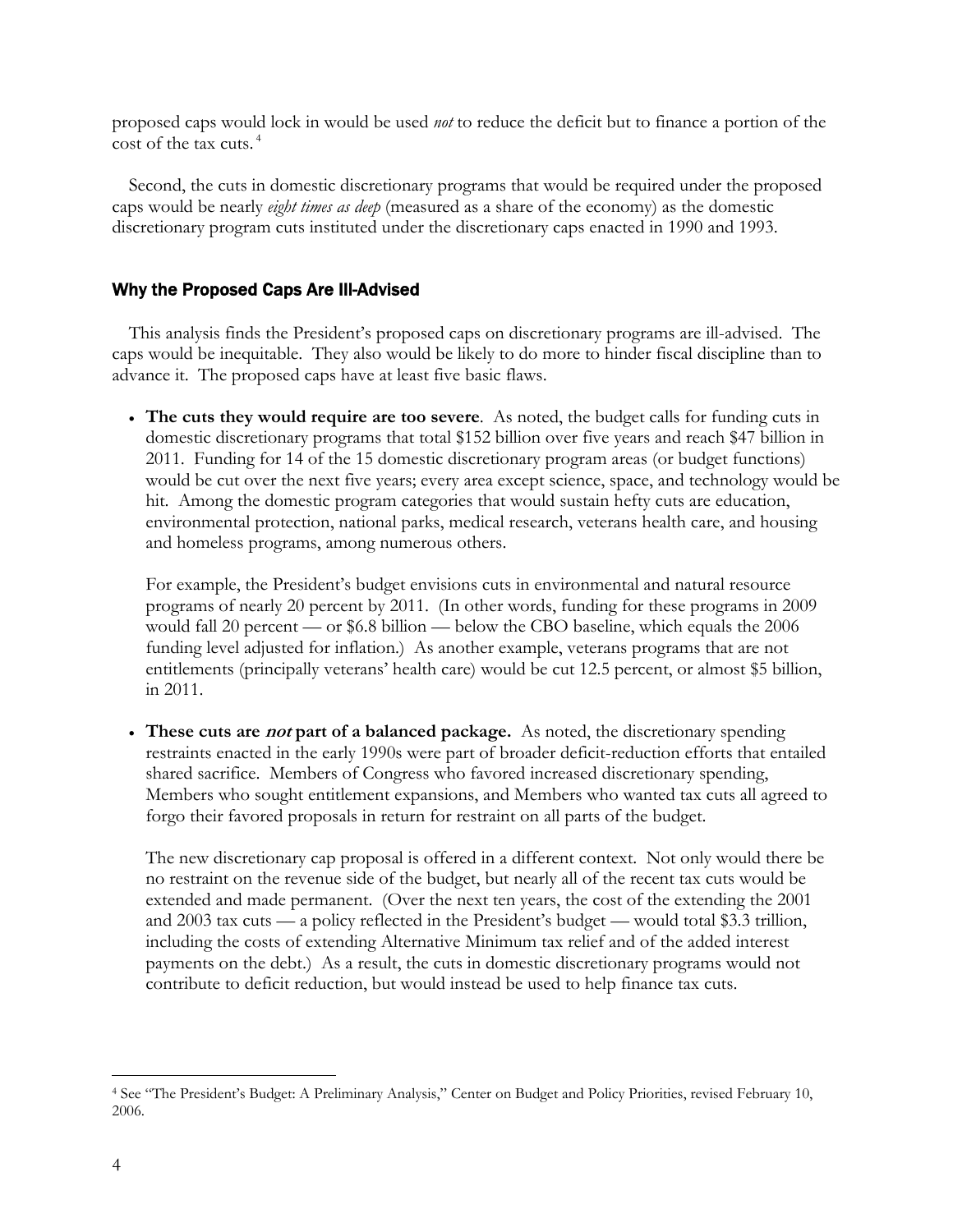## **The Discretionary Caps Agreed to in 1990 and 1993 Were Adhered to, the More Severe Caps Passed in 1997 Were Not, and the Proposed Caps Are Even More Severe**

| Change in expenditures<br>for domestic discretionary<br>programs        | Actual Change from 1990<br>through 1998<br>(actual results, which were<br>consistent with caps) | Assumed change from<br>1998 through 2002 under<br>caps enacted in 1997 a | Proposed change from<br>2006 to 2011 under<br>President's budget plan |
|-------------------------------------------------------------------------|-------------------------------------------------------------------------------------------------|--------------------------------------------------------------------------|-----------------------------------------------------------------------|
| As a share of GDP                                                       | $-0.1\%$ of GDP                                                                                 | $-0.6\%$ of GDP                                                          | $-0.8\%$ of GDP                                                       |
| Average annual growth<br>rate, adjusted for inflation<br>and population | $+0.5\%$ per year                                                                               | $-2.7\%$ per year                                                        | $-3.9\%$ per year                                                     |

a. Assumes the subdivisions between defense, international, and domestic programs set for t h in the 1997 budget agreement. Under that agreement, defense and domestic programs were assumed to be squeezed equally hard, although that was not required as a matter of statute. In practice, funding for all types of discretionary programs — defense, international, and domestic — exceeded the plan by increasingly large amounts starting in fiscal 1999.

 $\overline{a}$ 

• **The proposed discretionary caps would likely make it harder to secure agreement in coming years on a major deficit-reduction package**. One lesson of the 1990s is that passing large-scale deficit-reduction measures entails putting all parts of the budget on the table and having various Congressional factions agree to accept deficit-reduction measures affecting their favored parts of the budget in return for the application of such measures to the other parts of the budget as well. To craft large-scale deficit reduction measures that can pass and be sustained, discretionary programs, entitlement programs, and taxes all need to contribute.

Yet the proposed five-year discretionary caps are so austere with regard to domestic programs that further cuts in discretionary spending over the next five years would almost certainly be out of the question. That would make it considerably more difficult to craft a major deficitreduction package after the 2006 election, since there would be nothing left to give on the domestic discretionary side of the budget to help induce those who favor continued tax cuts to agree to start restoring the federal revenue base.

The proposed five-year discretionary caps consequently are likely to set back the cause of deficit reduction, which badly needs a large, multi-year deficit reduction package that covers all parts of the budget. For reasons of both equity and fiscal responsibility, the proposed caps consequently appear worse than no caps at all.

• **History shows that unrealistically severe discretionary caps get blown away and may weaken fiscal discipline.** In 1990 and 1993, discretionary caps that placed realistic restraints on discretionary programs were enacted. Those caps were honored.<sup>5</sup> In 1997, far more austere caps were established as part of the 1997 Balanced Budget Act, which sought to produce a balanced budget by 2002 under the budget assumptions in use at that time. These caps were so tight that Congress could not live with them, and they were blown away. The ultimate result was no meaningful restraint at all on discretionary spending. (See the table above.)

 $\overline{a}$ 

<sup>5</sup> The caps allowed emergency expenditures under circumscribed conditions. Through 1998, emergency funding was used only for the Gulf War and major natural disasters.